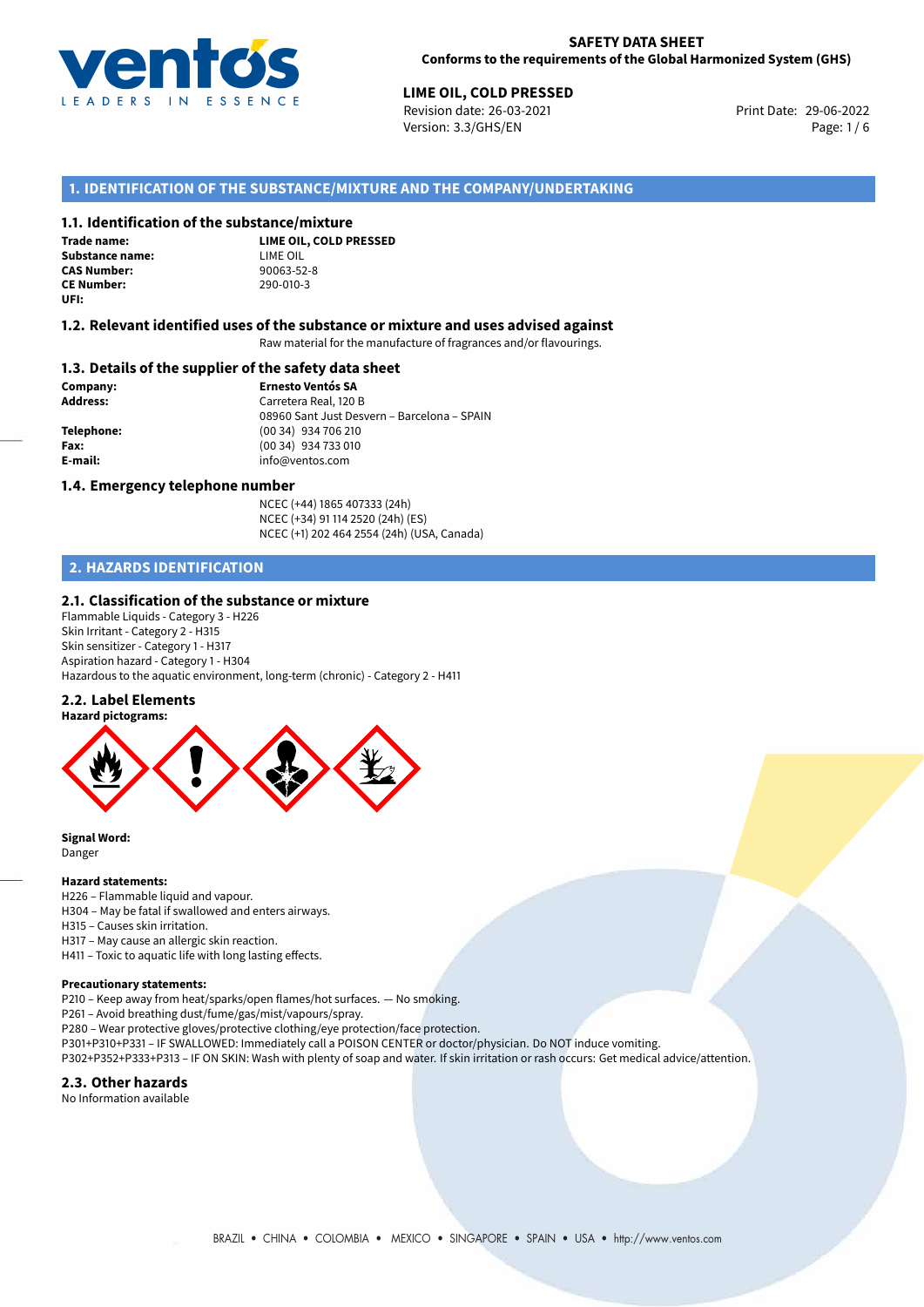

**LIME OIL, COLD PRESSED**<br>
Revision date: 26-03-2021 **Print Date: 29-06-2022** Version: 3.3/GHS/EN Page: 2 / 6

# **3. COMPOSITION/INFORMATION ON INGREDIENTS**

#### **3.1. Substances**

| Chemical name: | LIME OIL   |
|----------------|------------|
| CAS number:    | 90063-52-8 |
| EC number:     | 290-010-3  |

#### **Hazardous constituents:**

| <b>Chemical Name</b> | % (w/w)        | <b>CAS No</b><br><b>EC No</b> | <b>Classification according to GHS</b>                                                                                                                                                                                                                                                                                                                                         |  |  |
|----------------------|----------------|-------------------------------|--------------------------------------------------------------------------------------------------------------------------------------------------------------------------------------------------------------------------------------------------------------------------------------------------------------------------------------------------------------------------------|--|--|
| <b>LIMONENE</b>      | >50            | 138-86-3<br>205-341-0         | Flammable Liquids - Category 3 - H226<br>Skin Irritant - Category 2 - H315<br>Skin sensitizer - Category 1B - H317<br>Aspiration hazard - Category 1 - H304<br>Hazardous to the aquatic environment, short-term (acute) - Category 1 - H400<br>Hazardous to the aquatic environment, long-term (chronic) - Category 3 - H412                                                   |  |  |
| BETA-PINENE          | $>10$ ; $<$ 25 | 127-91-3<br>204-872-5         | Flammable Liquids - Category 3 - H226<br>Skin Irritant - Category 2 - H315<br>Skin sensitizer - Category 1B - H317<br>Aspiration hazard - Category 1 - H304<br>Hazardous to the aquatic environment, short-term (acute) - Category 1 - H400<br>Hazardous to the aquatic environment, long-term (chronic) - Category 1 - H410                                                   |  |  |
| GAMMA-TERPINENE      | $\geq$ 10; <25 | 99-85-4<br>202-794-6          | Flammable Liquids - Category 3 - H226<br>Acute Toxicity - Category 5 (oral) - H303<br>Skin Irritant - Category 3 - H316<br>Toxic to reproduction - Category 2 - H361<br>Aspiration hazard - Category 1 - H304                                                                                                                                                                  |  |  |
| <b>CITRAL</b>        | $\geq$ 1; <10  | 5392-40-5<br>226-394-6        | Acute Toxicity - Category 5 (dermal) - H313<br>Skin Irritant - Category 2 - H315<br>Eye Irritant - Category 2A - H319<br>Skin sensitizer - Category 1B - H317<br>Hazardous to the aquatic environment, short-term (acute) - Category 2 - H401                                                                                                                                  |  |  |
| GAMMA-BISABOLENE     | $>1$ ; $<$ 10  | 495-62-5<br>207-805-8         | Acute Toxicity - Category 4 (inhalation) - H332<br>Skin Irritant - Category 2 - H315<br>Skin sensitizer - Category 1B - H317<br>Aspiration hazard - Category 1 - H304<br>Hazardous to the aquatic environment, short-term (acute) - Category 2 - H401<br>Hazardous to the aquatic environment, long-term (chronic) - Category 2 - H411                                         |  |  |
| ALPHA-PINENE         | $>1$ ; $<$ 10  | $80 - 56 - 8$<br>201-291-9    | Flammable Liquids - Category 3 - H226<br>Acute Toxicity - Category 4 (oral) - H302<br>Skin Irritant - Category 2 - H315<br>Skin sensitizer - Category 1B - H317<br>Aspiration hazard - Category 1 - H304<br>Hazardous to the aquatic environment, short-term (acute) - Category 1 - H400<br>Hazardous to the aquatic environment, long-term (chronic) - Category 1 - H410      |  |  |
| PARA-CYMENE          | $>0.1$ ; $<$ 1 | 99-87-6<br>202-796-7          | Flammable Liquids - Category 3 - H226<br>Acute Toxicity - Category 5 (oral) - H303<br>Skin Irritant - Category 3 - H316<br>Toxic to reproduction - Category 2 - H361<br>Aspiration hazard - Category 1 - H304<br>Hazardous to the aquatic environment, short-term (acute) - Category 2 - H401<br>Hazardous to the aquatic environment, long-term (chronic) - Category 2 - H411 |  |  |
| 5-METHOXYPSORALENE   | $>0.1$ ; $<$ 1 | 484-20-8<br>207-604-5         | Skin sensitizer - Category 1 - H317<br>Germ cell mutagenicity - Category 1B - H340<br>Carcinogenicity - Category 1B - H350                                                                                                                                                                                                                                                     |  |  |

[See the full text of the hazard statements in section 16.](#page-5-0)

# **3.2. Mixtures**

Not applicable.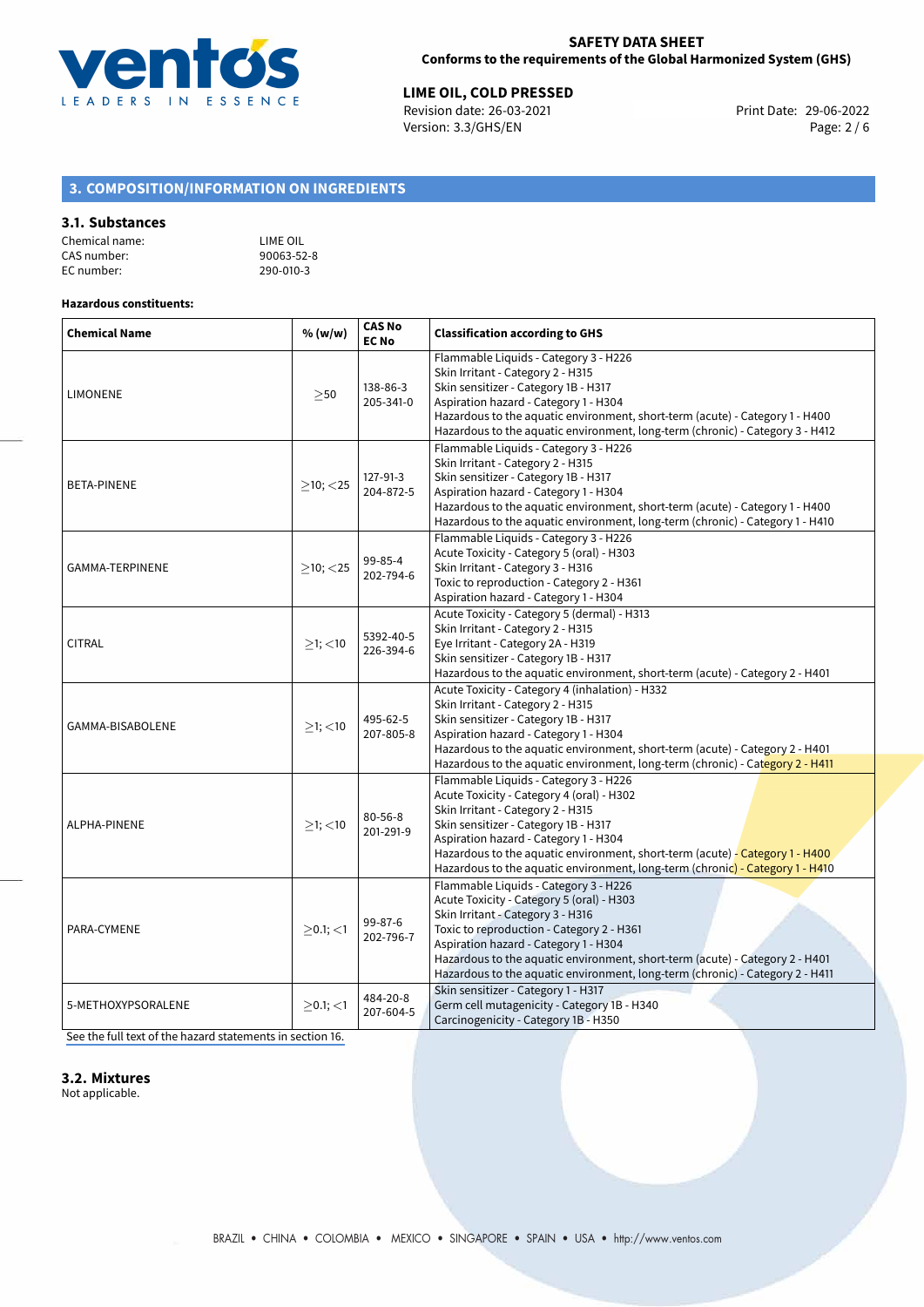

# **LIME OIL, COLD PRESSED**<br>
Revision date: 26-03-2021<br> **Print Date: 29-06-2022**

Revision date: 26-03-2021 Version: 3.3/GHS/EN Page: 3 / 6

# **4. FIRST-AID MEASURES**

# **4.1. Description of necessary first aid measures**

| Ingestion:    | Rinse mouth with water.<br>Obtain medical advice.<br>Keep at rest. Do not induce vomiting.                                                           |
|---------------|------------------------------------------------------------------------------------------------------------------------------------------------------|
| Eye contact:  | In case of contact with eyes, rinse immediately with plenty of water for at least 15 minutes and seek medical advice.                                |
| Inhalation:   | Remove person to fresh air and keep at rest.<br>Seek immediate medical advice.                                                                       |
| Skin contact: | Take off immediately all contaminated clothing.<br>Thoroughly wash affected skin with soap and water.<br>Seek medical attention if symptoms persist. |

#### **4.2. Most important symptoms and effects, both acute and delayed** No information available.

# **4.3. Indication of any immediate medical attention and special treatment needed**

No information available.

# **5. FIRE-FIGHTING MEASURES**

# **5.1. Extinguishing Media**

Water spray, carbon dioxide, dry chemical powder or appropriate foam. For safety reasons do not use full water jet.

# **5.2. Special hazards arising from the substance or mixture**

Known or Anticipated Hazardous Products of Combustion: Emits toxic fumes under fire conditions.

# **5.3. Advice for firefighters**

High temperatures can lead to high pressures inside closed containers. Avoid inhalation of vapors that are created. Use appropriate respiratory protection. Do not allow spillage of fire to be poured into drains or watercourses. Wear self-contained breathing apparatus and protective clothing.

# **6. ACCIDENTAL RELEASE MEASURES**

# **6.1. Personal precautions, protective equipment and emergency procedures**

Evacuate surronding areas. Ensure adequate ventilation. Keep unnecessary and unprotected personnel from entering. Do not breathe vapor/spray. Avoid contact with skin and eyes. Information regarding personal protective measures: see section 8.

# **6.2. Environmental precautions**

To avoid possible contamination of the environment, do not discharge into any drains, surface waters or groundwaters.

# **6.3. Methods and materials for containment and cleaning up**

Cover with an inert, inorganic, non-combustible absorbent material (e.g. dry-lime, sand, soda ash). Place in covered containers using non-sparking tools and transport outdoors. Avoid open flames or sources of ignition (e.g. pilot lights on gas hot water heater). Ventilate area and wash spill site after material pickup is complete.

# **6.4. Reference to other sections**

Information regarding exposure controls, personal protection and disposal considerations can be found in sections 8 and 13.

# **7. HANDLING AND STORAGE**

# **7.1. Precautions for safe handling**

Do not store or handle this material near food or drinking water. Do not smoke. Avoid contact with the eyes, skin and clothing. Wear protective clothing and use glasses. Observe the rules of safety and hygiene at work. Keep in the original container or an alternative made from a compatible material.

# **7.2. Conditions for safe storage, including any incompatibilities**

Store in tightly closed and preferably full containers in a cool, dry and ventilated area, protected from light. Keep away from sources of ignition (e.g. hot surfaces, sparks, flame and static discharges). Keep away from incompatible materials (see section 10).

# **7.3. Specific end use(s)**

No information available.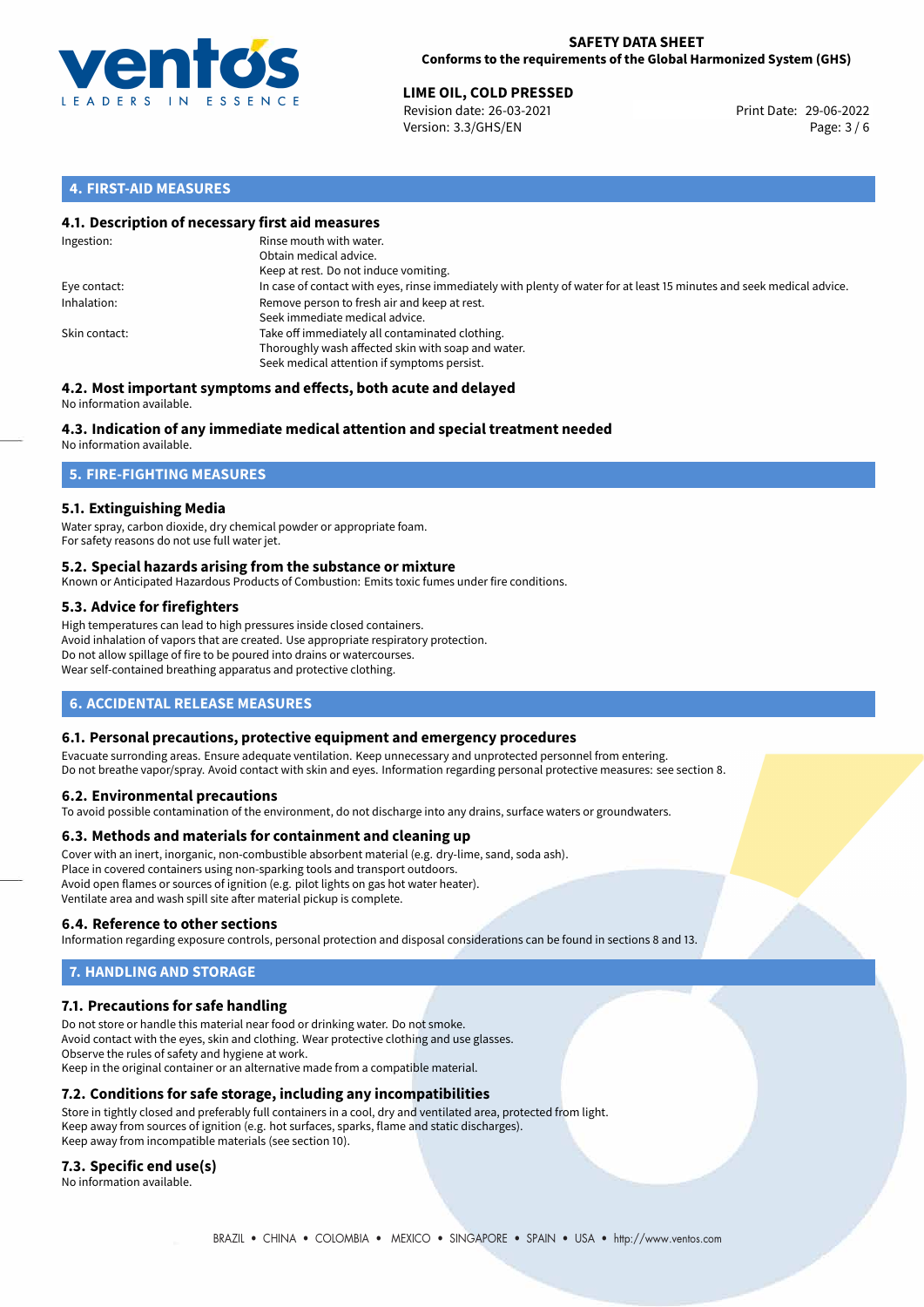

# 29-06-2022 **LIME OIL, COLD PRESSED**

Revision date: 26-03-2021 Version: 3.3/GHS/EN Page: 4 / 6

# **8. EXPOSURE CONTROLS AND PERSONAL PROTECTION**

#### **8.1. Control parameters**

Components with occupational exposure limits:

| Chemical Name | <b>CAS No</b> | Norm.                    | 8 hr.      |     |                   | 15 min.       |     |                   |
|---------------|---------------|--------------------------|------------|-----|-------------------|---------------|-----|-------------------|
|               |               |                          |            | ppm | mg/m <sup>3</sup> |               | ppm | mg/m <sup>3</sup> |
| ' CITRAL      | 5392-40-5     | ES (España) <sup>1</sup> | VLA-ED     |     |                   | <b>VLA-EC</b> |     |                   |
|               |               | PL (Polska)              | <b>NDS</b> |     | דר<br>ᄼ           | <b>NDSCh</b>  |     | 54                |

<sup>1</sup> Possibility of significant uptake though the skin.

### **8.2. Exposure controls**

Measures should be taken to prevent materials from being splashed into the body. Provide adequate ventilation, according to the conditions of use. Use a mechanical exhaust if required.

## **8.3. Individual protection measures, such as personal protective equipment**

| Eye/Face protection:             | Chemical safety goggles are recommended. Wash contaminated goggles before reuse.                                                            |
|----------------------------------|---------------------------------------------------------------------------------------------------------------------------------------------|
| Hand Protection:                 | Chemical-resistant gloves are recommended. Wash contaminated gloves before reuse.                                                           |
| Body protection:                 | Personal protective equipment for the body should be selected based on the task being performed and the risks<br>involved.                  |
| Respiratory Protection:          | In case of insufficient ventilation, use suitable respiratory equipment.                                                                    |
| Environmental exposure controls: | Emissions from ventilation or process equipment should be checked to ensure they comply with environmental<br>protection legislation.       |
|                                  | In some cases, filters or engineering modifications to the process equipment will be necessary to reduce emissions to<br>acceptable levels. |

# **9. PHYSICAL AND CHEMICAL PROPERTIES**

# **9.1. Information on basic physical and chemical properties**

| Appearance:                            | Liquid                |
|----------------------------------------|-----------------------|
| Colour:                                | Conforms to sta       |
| Odour:                                 | Conforms to sta       |
| Odour theshold:                        | Not determined        |
| pH:                                    | Not determined        |
| Melting point/freezing point:          | Not determined        |
| Boling point/boiling range $(°C)$ :    | Not determined        |
| Flash point:                           | 50 $^{\circ}$ C       |
| Evaporation rate:                      | Not determined        |
| Flammability:                          | Not determined        |
| Lower flammability/Explosive limit:    | Not determined        |
| Upper flammability/Explosive limit:    | Not determined        |
| Vapour pressure:                       | Not determined        |
| Vapour Density:                        | Not determined        |
| Density:                               | $0,865 - 0,88$ g/n    |
| Relative density:                      | $0,865 - 0,88(20)$    |
| Water solubility:                      | <b>INSOLUBLE IN V</b> |
| Solubility in other solvents:          | <b>SOLUBLE IN ETH</b> |
| Partition coefficient n-octanol/water: | Not determined        |
| Auto-ignition temperature:             | Not determined        |
| Decomposition temperature:             | Not determined        |
| Viscosity, dynamic:                    | Not determined        |
| Viscosity, kinematic:                  | Not determined        |
| Explosive properties:                  | Not determined        |
| Oxidising properties:                  | Not determined        |

Conforms to standard Conforms to standard Not determined Not determined Not determined Not determined Not determined Not determined Not determined Not determined Not determined Not determined Density: 0,865*−*0,88 g/mL (20ºC) Relative density: 0,865*−*0,88 (20ºC) INSOLUBLE IN WATER SOLUBLE IN ETHANOL Not determined Not determined Not determined Not determined Not determined Not determined

## **10. STABILITY AND REACTIVITY**

#### **10.1. Reactivity**

No hazardous reactions if stored and handled as prescribed/indicated.

#### **10.2. Chemical stability**

The product is stable if stored and handled as prescribed/indicated.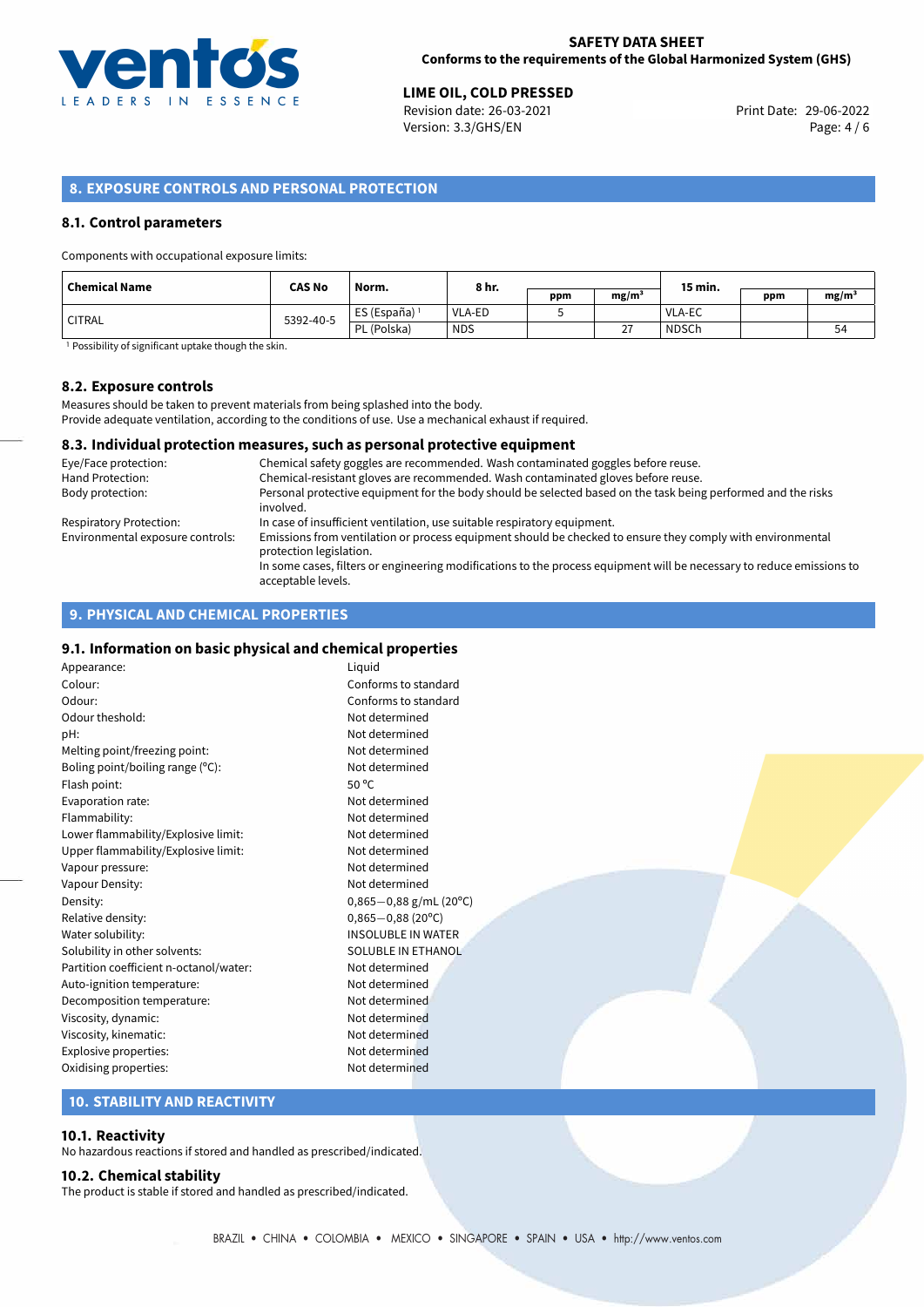

# 29-06-2022 **LIME OIL, COLD PRESSED**

Revision date: 26-03-2021 Version: 3.3/GHS/EN Page: 5 / 6

# **10.3. Possibility of hazardous reactions**

No hazardous reactions if stored and handled as prescribed/indicated.

#### **10.4. Conditions to Avoid**

Conditions to Avoid: Excessive heat, flame or other ignition sources.

#### **10.5. Incompatible materials**

Avoid contact with strong acids and bases and oxidizing agents.

#### **10.6. Hazardous decomposition products**

During combustion may form carbon monoxide and unidentified organic compounds.

# **11. TOXICOLOGICAL INFORMATION**

| <b>Acute toxicity</b>             | Based on the data available, the criteria for classification are not met.                                                                                                    |
|-----------------------------------|------------------------------------------------------------------------------------------------------------------------------------------------------------------------------|
| <b>Skin corrosion/irritation</b>  | Causes skin irritation.                                                                                                                                                      |
| Serious eye damage/irritation     | Based on the data available, the criteria for classification are not met.                                                                                                    |
| Respiratory or skin sensitisation | May cause an allergic skin reaction.                                                                                                                                         |
| <b>Germ cell mutagenicity</b>     | Based on the data available, the criteria for classification are not met.                                                                                                    |
| Carcinogenicity                   | Based on the data available, the criteria for classification are not met.                                                                                                    |
| <b>Reproductive toxicity</b>      | Based on the data available, the criteria for classification are not met.<br>Experimental/calculated data:<br>· Reproductive Toxicity: Negative. (Read-across).<br>Evidence. |
| <b>STOT-single exposure</b>       | Based on the data available, the criteria for classification are not met.                                                                                                    |
| STOT-repeated exposure            | Based on the data available, the criteria for classification are not met.                                                                                                    |
| <b>Aspiration hazard</b>          | May be fatal if swallowed and enters airways.                                                                                                                                |

# **12. ECOLOGICAL INFORMATION**

# **12.1. Toxicity**

**Assessment:** Toxic to aquatic life with long lasting effects. **Experimental/calculated data:** No information available.

# **12.2. Degradability**

No information available.

## **12.3. Bioaccumulative potential**

No information available.

# **12.4. Soil mobility**

No information available.

# **12.5. Other adverse effects**

See also sections 6, 7, 13 and 15 Do not allow to get into waste water or waterways.

# **13. DISPOSAL CONSIDERATIONS**

#### **13.1. Waste treatment methods**

Dispose of in accordance with national and local environmental regulations.

# **14. TRANSPORT INFORMATION**

|                                  | <b>ADR/RID/ADN</b>         | <b>IMDG</b>    |                            | <b>IATA-ICAO</b> |                            |  |
|----------------------------------|----------------------------|----------------|----------------------------|------------------|----------------------------|--|
| 14.1. UN Number                  | UN1169                     | <b>UN1169</b>  |                            | <b>UN1169</b>    |                            |  |
| 14.2. UN Proper Shipping Name    | EXTRACTS, AROMATIC, LIQUID |                | EXTRACTS, AROMATIC, LIQUID |                  | EXTRACTS, AROMATIC, LIQUID |  |
|                                  |                            | (LIMONENE)     |                            |                  |                            |  |
| 14.3. Transport Hazard Class(es) |                            |                |                            |                  |                            |  |
| 14.4. Packing Group              | Ш                          | $\mathbf{III}$ |                            | Ш                |                            |  |
| 14.5. Environmental hazards      | Yes                        | Yes            |                            | Yes              |                            |  |
| <b>Additional information</b>    |                            |                |                            |                  |                            |  |